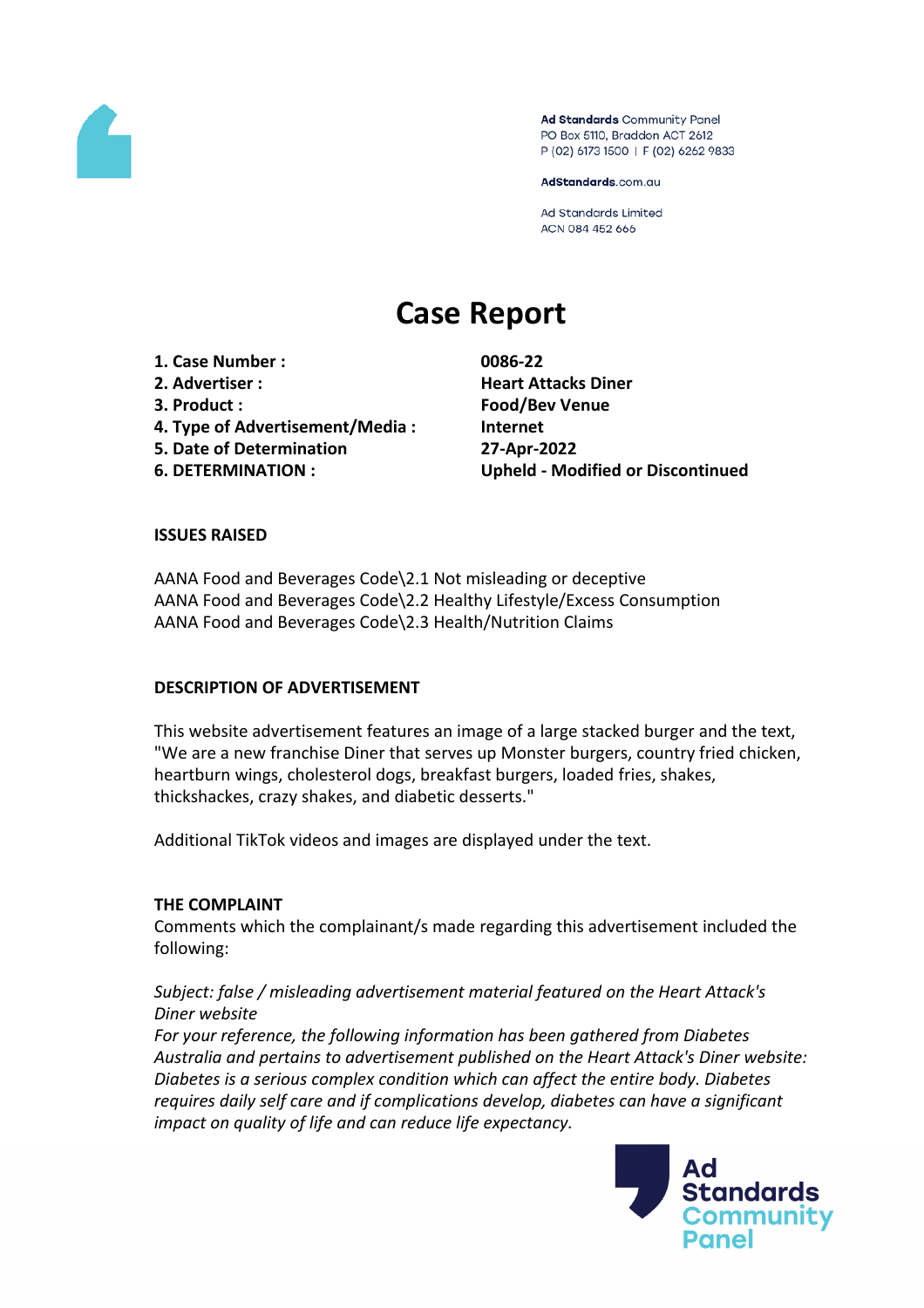

*There are different types of diabetes; all types are complex and serious. The three main types of diabetes are type 1, type 2 and gestational diabetes.*

*Type 1 diabetes is an autoimmune condition in which the immune system is activated to destroy the cells in the pancreas which produce insulin. We do not know what causes this autoimmune reaction. Type 1 diabetes is not linked to modifiable lifestyle factors. There is no cure and it cannot be prevented.*

*Type 2 diabetes is a condition in which the body becomes resistant to the normal effects of insulin and gradually loses the capacity to produce enough insulin in the pancreas. The condition has strong genetic and family-related (non-modifiable) risk factors and is also often associated with modifiable lifestyle risk factors.*

*Gestational diabetes mellitus is a form of diabetes that occurs during pregnancy. Most women will no longer have diabetes after the baby is born. However, some women will continue to have high blood glucose levels after delivery. It is diagnosed when higher than normal blood glucose levels first appear during pregnancy.*

*As such, Heart Attack's Diner's advertisement of "diabetic desserts" is highly confusing and offensive.*

*Given that diabetes is a medical condition, it is unclear whether the advertisement is: - Suggesting that the desserts are formulated for people suffering from diabetes. I believe this violates Section 2.3 of the Australian Association of National Advertisers Food and Beverages Code.*

*- Suggesting that the dessert will induce Type 1 diabetes. Given the information provided above, this is both factually incorrect and insensitive. I believe this violates Section 2.1 of the Australian Association of National Advertisers Food and Beverage Code.*

*- Suggesting that the dessert will induce Type 2 diabetes. I believe this violates Section 2.2 of the Australian Association of National Advertisers Food and Beverage Code.*

*- Suggesting that the dessert will induce gestational diabetes. I believe this violates Section 2.1 and 2.2 of the Australian Association of National Advertisers Food and Beverages Code.*

*I also believe the ethos of the business and associated advertisement does not align with Section 2.2 of the Australian Association of National Advertisers Food and Beverages Code.*

#### **THE ADVERTISER'S RESPONSE**

Comments which the advertiser made in response to the complainant/s regarding this advertisement include the following:

*Advertiser did not provide a response.*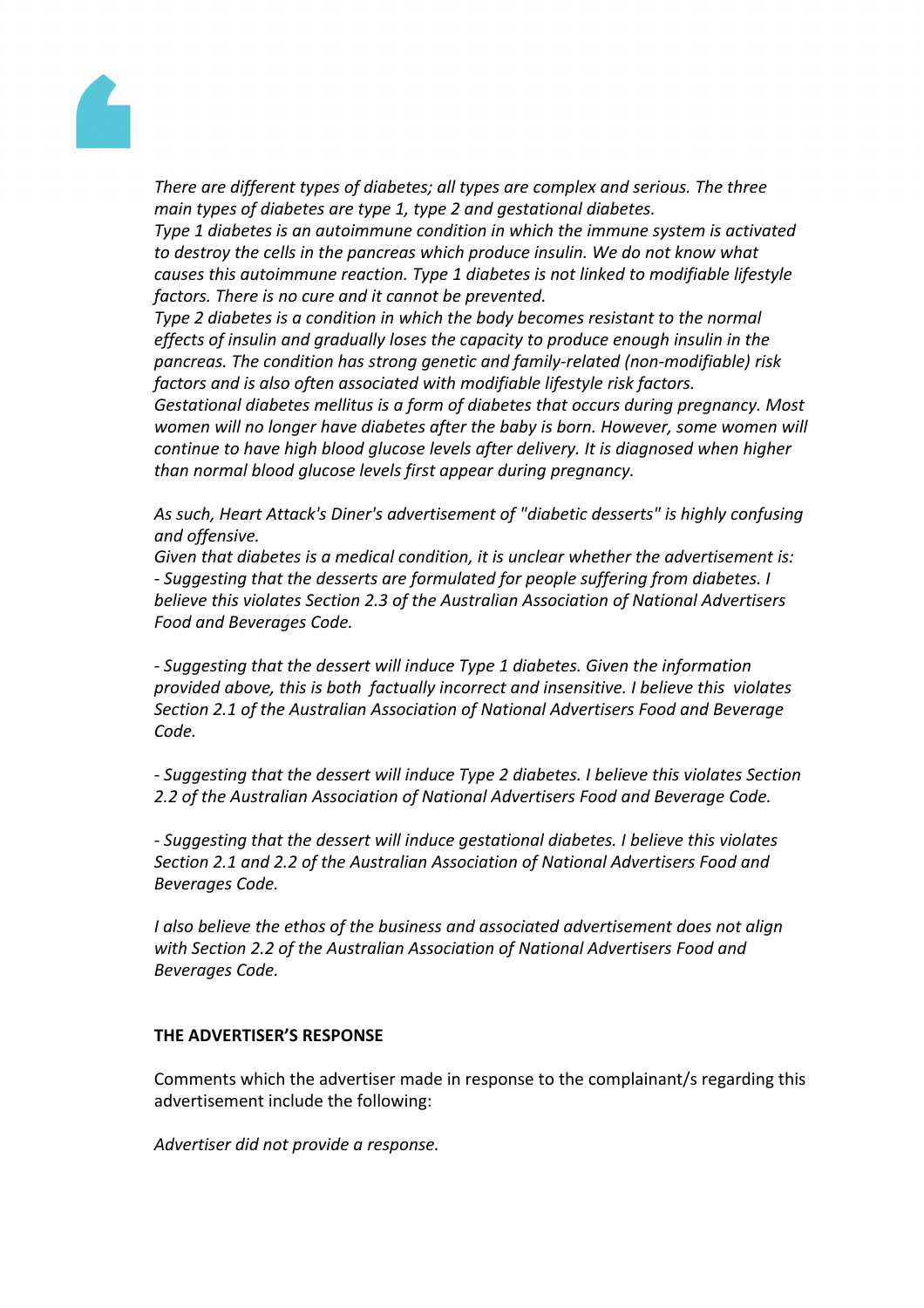

#### **THE DETERMINATION**

The Ad Standards Community Panel (the Panel) considered whether this advertisement breaches the AANA Food and Beverages Advertising and Marketing Communications Code (the Food Code).

The Panel noted the complainant's concerns that the advertisement is unclear and potentially misleading regarding the "diabetic desserts" listed.

The Panel viewed the advertisement and noted the advertiser did not provide a response.

#### **Is the advertisement for a food or beverage product?**

The Panel noted that the Food Code defines food or beverage product as: "any food or beverage products other than alcoholic beverages as defined in and subject to regulation by the Alcohol Beverages Advertising Code."

The Panel noted that this advertisement was for a food venue and the food available there and that the Food Code did apply to the advertisement.

#### **Section 2.1 Advertising for Food or Beverage Products must not be misleading or deceptive or likely to mislead or deceive.**

The Panel Noted the Practice Note to this section of the Food Code which includes:

*"In determining whether advertising for food or beverage products is misleading or deceptive or likely to mislead or deceive, the Community Panel will consider the likely audience for the advertising, including whether the advertisement is directed at the public at large or a more targeted audience. The Community Panel will consider whether or not an Average Consumer within the target audience would have been misled or deceived or likely to be misled or deceived by the advertisement."*

The Panel noted the complainant's concern that the advertisement was misleading by not defining what "diabetic desserts" referred to. For example, the advertisement may mean that the desserts will induce Type 1 diabetes or gestational diabetes, or may mean that the desserts are safe for people diagnosed with diabetes to consume.

The Panel noted that the advertisement referred to "desserts" broadly, and that specific menu items were not identified.

The Panel noted the description of "monster burgers...heartburn wings, cholesterol dogs…crazy shakes". The Panel noted the name of the business, Heart Attack Diner. The Panel considered that most viewers of the advertisement would interpret the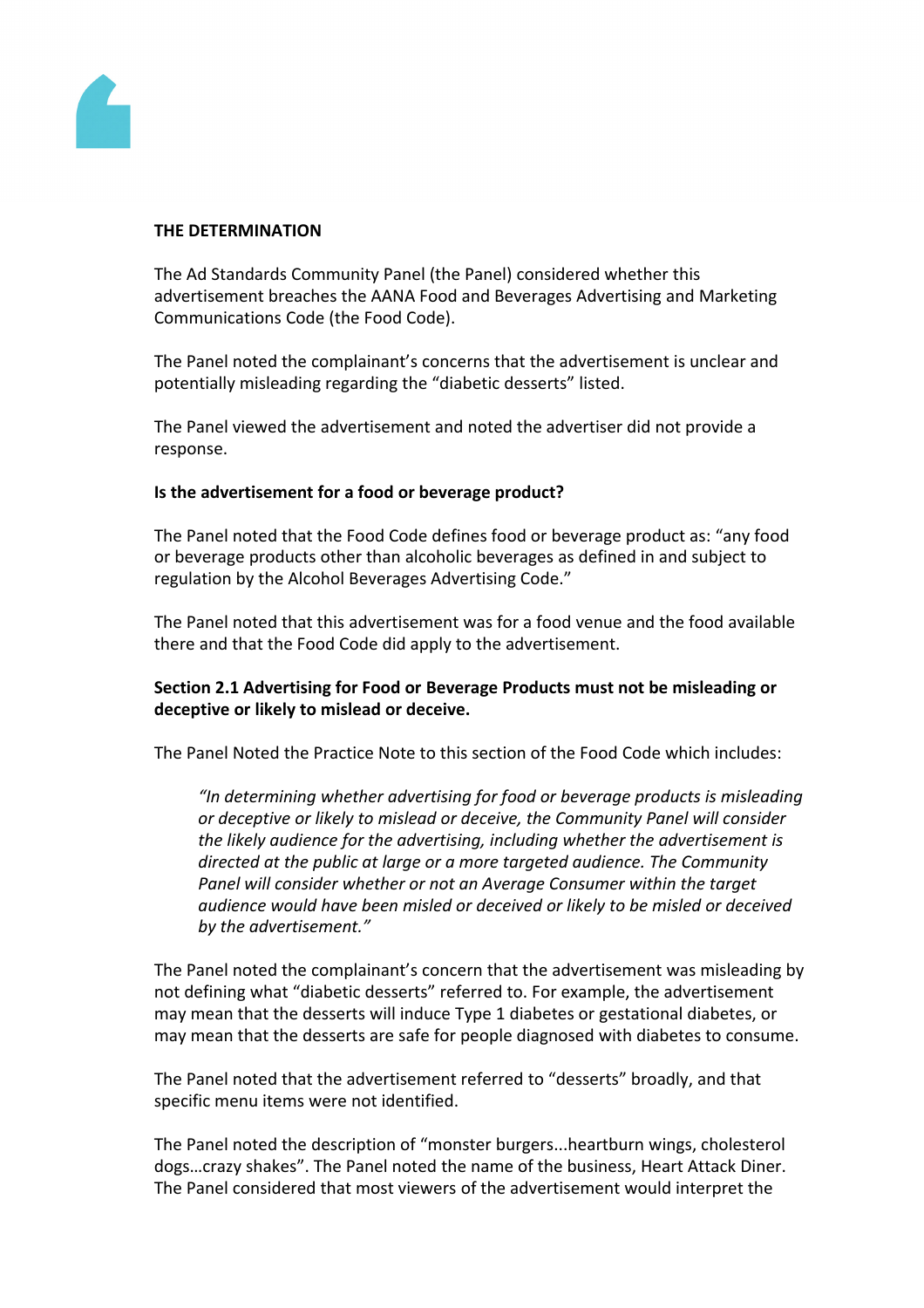

advertisement as being highly exaggerated and not intended to be taken seriously, and would not find that the advertiser is making a health statement or suggesting that a single meal at its establishment will cause a disease.

The Panel considered that any person who does have a health condition such as diabetes would likely be aware of their own limitations and would be highly unlikely to think that a business advertising such products also has diabetes-friendly dessert options.

Overall the Panel considered that the advertisement was not designed to be misleading or deceptive and was communicated in a manner appropriate to the understanding of the target audience.

#### **Section 2.1 Conclusion**

The Panel determined that the advertisement did not breach Section 2.1 of the Food Code.

**Section 2.2: Advertising or Marketing Communication for Food or Beverage Products shall not undermine the importance of healthy or active lifestyles nor the promotion of healthy balanced diets or encourage what would reasonably be considered as excess consumption through the representation of product/s or portion sizes disproportionate to the setting/s portrayed or by means otherwise regarded as contrary to Prevailing Community Standards.**

The Panel noted the Practice Note for the Food Code states:

*"In testing whether an advertising or marketing communication encourages excess consumption through representation of products or portion sizes disproportionate to the setting portrayed, or by any other means contrary to the Australian Dietary Guidelines, the Community Panel will consider whether members of the community in the target audience would most likely take a message encouraging excess consumption. The Community Panel will also consider the age of the person shown in association with the product, recognising for example, that a teenage male may often consume more than an older male or younger child and this may not be a representation that encourages excess consumption in the situation portrayed."*

The Panel noted the complainant's concern that the ethos of the business and associated advertisement does not align with Section 2.2 of the Australian Association of National Advertisers Food and Beverages Code. The Panel noted that its role is to consider the content of individual advertisements against the provisions of the Code and that the values or principles of the business broadly are outside its remit.

The Panel noted that the image depicts a burger with approximately 8 beef patties and other fillings.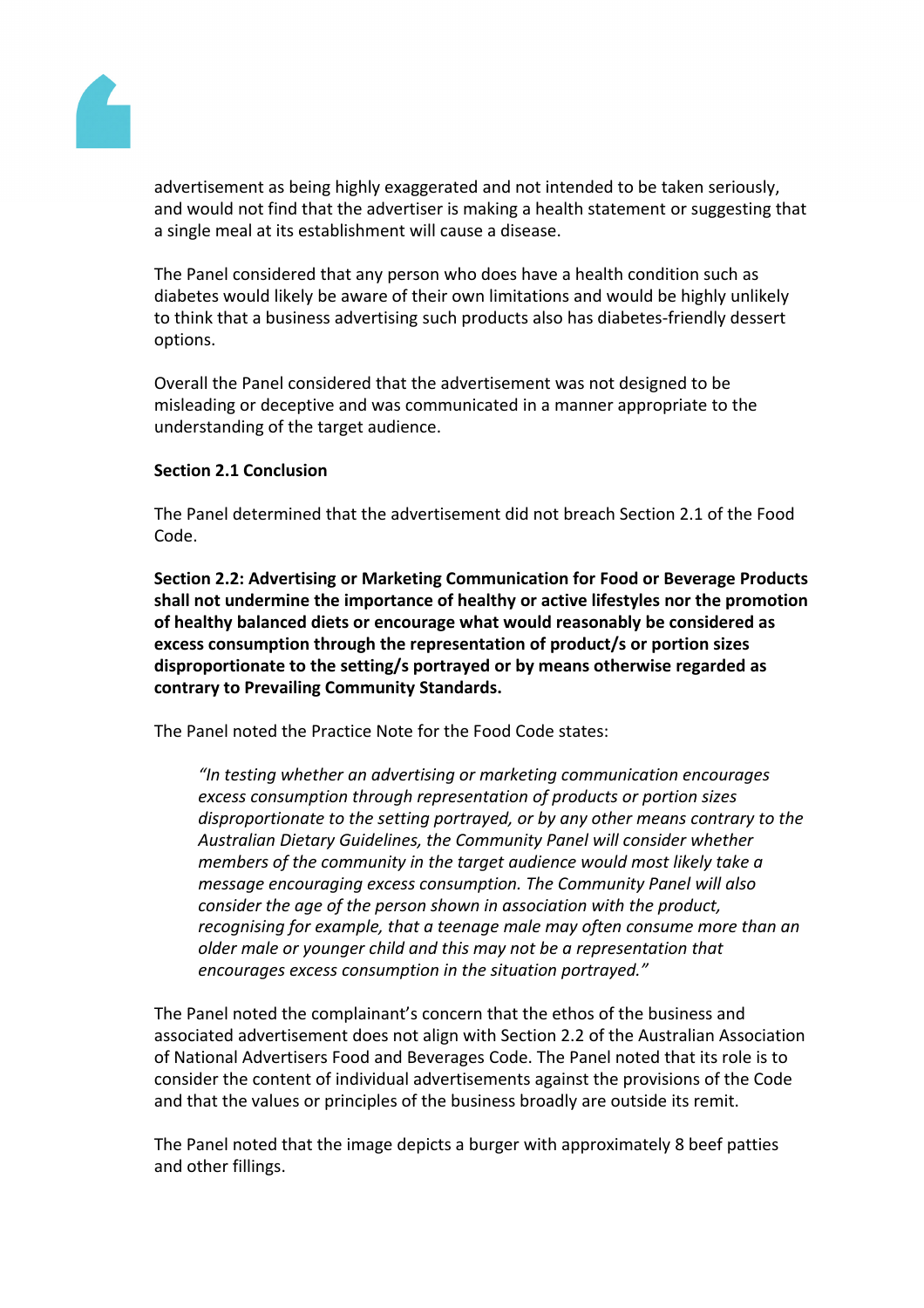

The Panel first considered who the target audience of the advertisement was. The Panel noted that the advertisement was part of a website promoting the business, and therefore the target audience would be past and potential future customers of the restaurant.

The minority of the Panel noted that customers of the venue would likely be familiar with the style of food sold by the business. The minority considered that the advertisement does not make any claims that the advertised meal is healthy, instead it is promoting an option for an exceptional eating experience which would be difficult for many people to complete.

The minority of the Panel considered that the burger is depicted by itself, without any people in the image. The minority considered that there is no suggestion that the burger is intended to be a single serve for a single person.

The minority of the Panel considered that the target audience would most likely understand the message that this is a once-off eating experience which is outside of normal dietary habits and would not see it as a message condoning excessive consumption in general.

The majority of the Panel considered that burgers are generally a meal consumed by a single person in one sitting.

The majority noted that there is no disclaimer on the image to suggest that the burger is intended for multiple people, or that the meal depicted is not recommended for regular consumption or is otherwise outside normal dietary habits.

The majority of the Panel considered that the promotion of a very large burger without any other messaging or disclaimer is encouraging excess consumption.

#### **Section 2.2 conclusion**

The Panel determined that the advertisement did encourage what would reasonably be considered as excess consumption through the representation of portion sizes disproportionate to the setting portrayed contrary to Prevailing Community Standards. On this basis, the Panel determined that the advertisement did breach Section 2.2 of the Food Code.

**Section 2.3: Advertising for Food or Beverage Products that include what an Average Consumer might interpret as a Health Claim or Nutrition Content Claim must be supportable by appropriate scientific evidence meeting the requirements of the Australian Food Standards Code.**

The AANA Food Code provides the following definitions:

- Average Consumer means a regular adult shopper
- Health Claim has the same meaning as defined in the Australian Food Standards Code.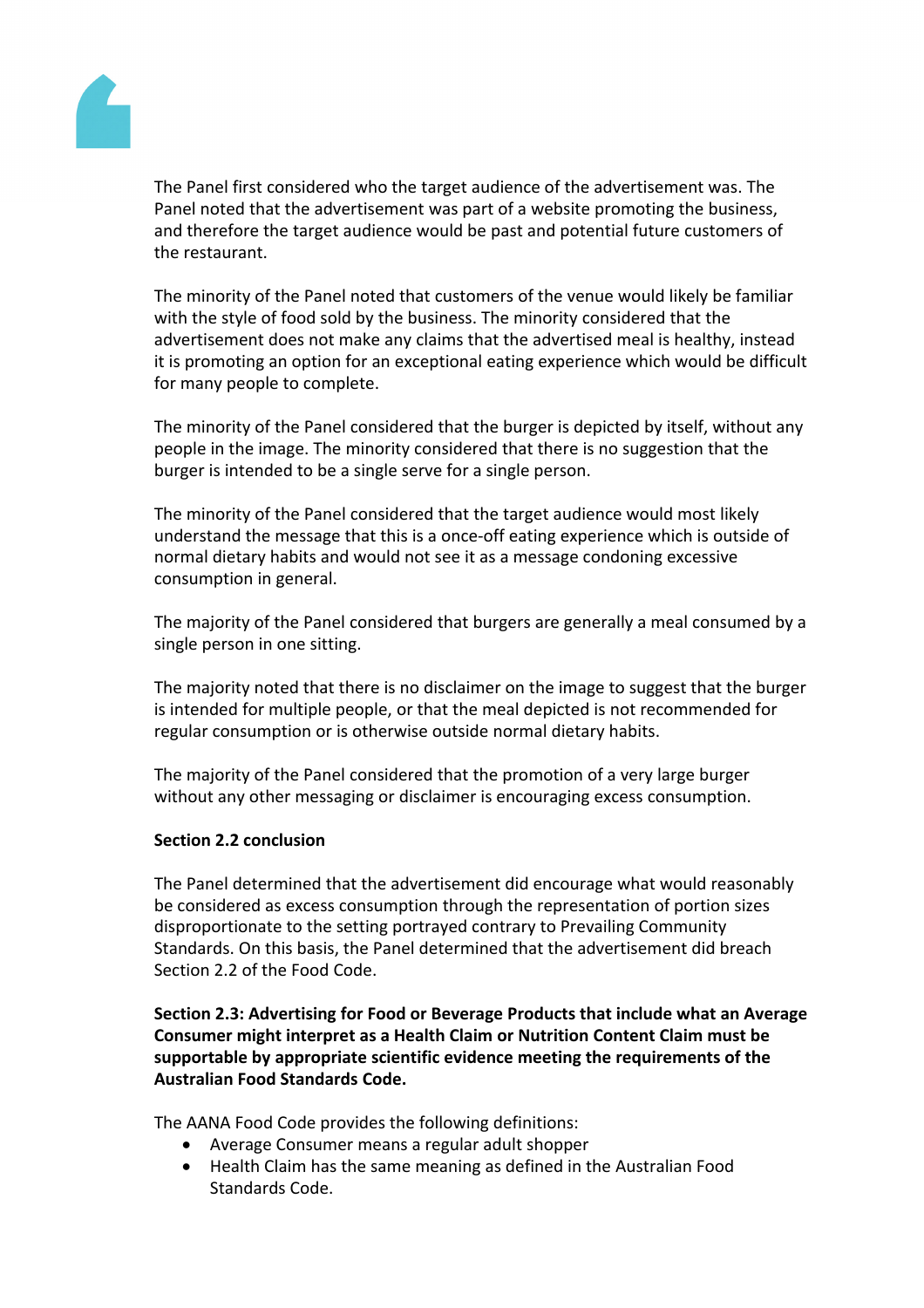

 Nutrition Content Claim has the same meaning as defined in the Australian Food Standards Code.

The Australian Food Standards Code provides the following definitions:

- Health claim means a claim which states, suggests or implies that a food or a property of food has, or may have, a health effect.
- Health effect means an effect on the human body, including an effect on one or more of the following:
	- (a) a biochemical process or outcome;
	- (b) a physiological process or outcome;
	- (c) a functional process or outcome;
	- (d) growth and development;
	- (e) physical performance;
	- (f) mental performance;
	- (g) a disease, disorder or condition.
- Nutrition content claim means a claim that:
	- (a) is about:
		- (i) the presence or absence of any of the following:
			- (A) \*biologically active substance;
			- (B) \*dietary fibre;
			- (C) energy;
			- (D) minerals;
			- (E) potassium;
			- (F) protein;
			- (G) \*carbohydrate;
			- (H) 'fat',
			- (I) the components of any one of protein, carbohydrate or' fat',
			- (J) \*salt;
			- (K) sodium;
			- (L) vitamins; or
		- (ii) \*glycaemic index or glycaemic load; and
	- (b) does not refer to the presence or absence of alcohol; and
	- (c) is not a \*health claim.

The Panel considered that the inclusion of "diabetic desserts" in the advertisement did not relate to a specific product and that a health claim or nutrition content claim cannot be made about "desserts" broadly.

The Panel noted that Section 1.2.7 of the Australian Food Standards Code states:

- 1.2.7—8 Claims not to be therapeutic in nature A claim must not:
	- (a) refer to the prevention, diagnosis, cure or alleviation of a disease, disorder or condition; or